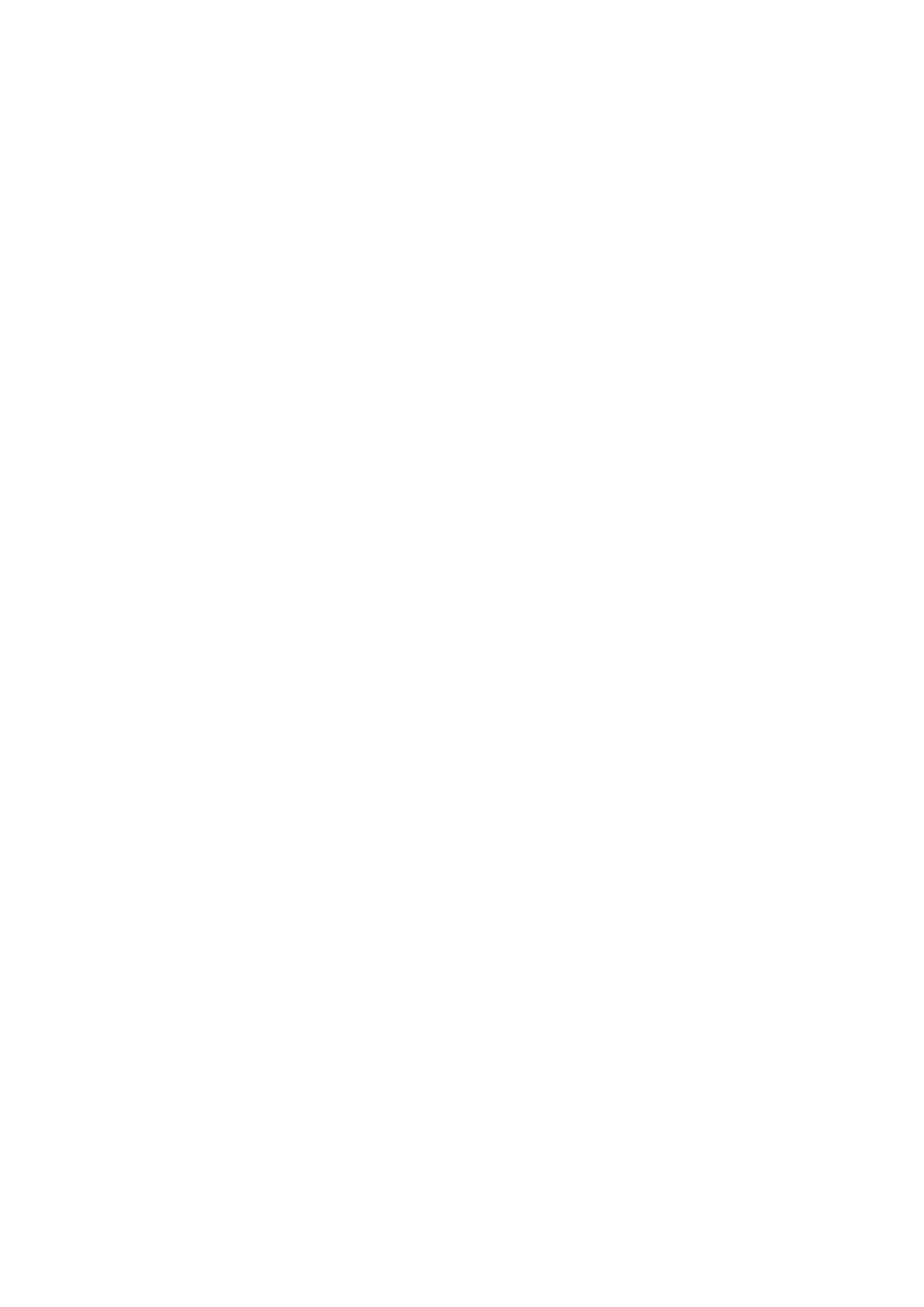In paragraph 8.2.4 of its Matter 8 statement the Council indicated that it would be updating its evidence on housing completions and forecast of deliverable sites prior to the examination hearings. This work has now been undertaken and is available in the examination library.

| Source of supply                                       | Dwellings numbers<br>forecast to be delivered<br>in the five year period<br>2019/20-2023/24 | Dwelling numbers<br>forecast to be delivered<br>in the full plan period<br>2015/16-2029/30 |
|--------------------------------------------------------|---------------------------------------------------------------------------------------------|--------------------------------------------------------------------------------------------|
| <b>Completions 1 April</b><br>2015 to 31 March 2019    | 4928                                                                                        | 4928                                                                                       |
| Sites with planning<br>permission or prior<br>approval | 3970                                                                                        | 5233                                                                                       |
| Windfall                                               | 560                                                                                         | 1070                                                                                       |
| Proposed allocation<br>sites                           | 964                                                                                         | 2061                                                                                       |
| Capacity to be identified<br>in neighbourhood plans    | 436                                                                                         | 2260                                                                                       |
| Total                                                  | 10857                                                                                       | 15552                                                                                      |
| Local Plan housing<br>requirement                      |                                                                                             | 14550                                                                                      |
| Local Plan housing<br>surplus                          |                                                                                             | 1002                                                                                       |

A summary of the updated information using the same format as the table in the Council's matter 8 statement is set out below.

On the basis of the figures above and using a 5% buffer, the five year land supply based only on those sites which already have planning permission is 5.67 years. When the sites allocated in the Local Plan 2030 are added, the supply rises to 7.43 years.

As a consequence of the updates outlined above the Council will invite the Inspectors to modify Policy 3S of the plan to read

## **Policy 3S – Amount and distribution of housing development**

A minimum of 3,636 3319 new dwellings will be allocated and distributed as follows:

- i. Bedford urban area:  $2,532$  2497 dwellings (of which  $1,785$  1,750 dwellings will be delivered by 2030)
- ii. Urban extensions: 210 dwellings
- iii. Stewartby strategic brownfield allocation: 1,000 dwellings (of which 100 dwellings will be delivered by 2030)
- *iv. Criterion deleted*